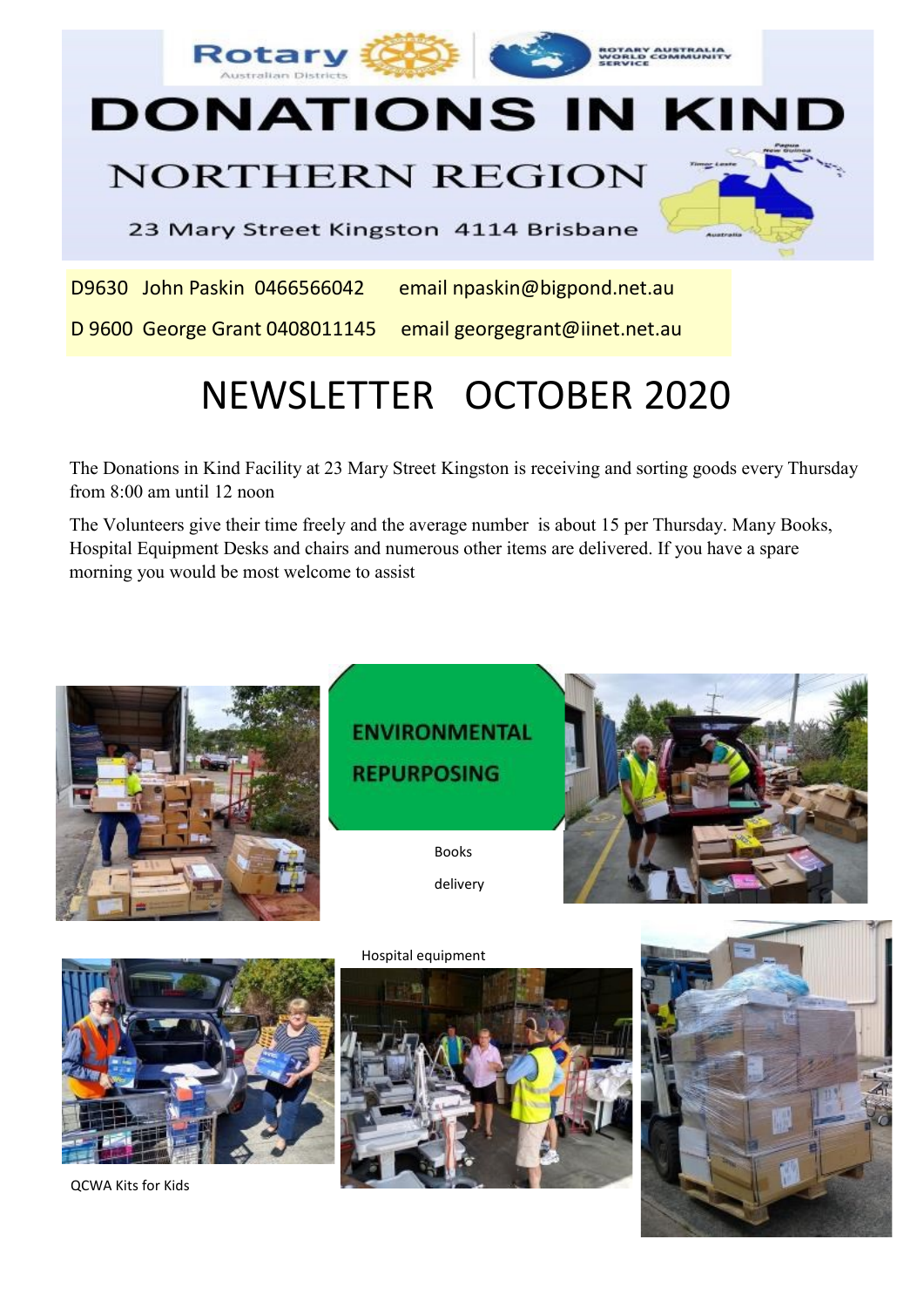## Letters of Appreciation from Timor Leste:

A few months ago, a large quantity of hospital beds and medical consumables and equipment was given to Veterans Care Association Inc to be included in their container for Timor Leste. Recently, RAWCS Northern Region Donations in Kind has received three letters of appreciation for our support of Timor Leste. A function is being planned in Brisbane with the Timor Leste Ambassador to Australia for RAWCS Donations in Kind Northern Region, along with others, to receive official thanks for our support of the people of Timor Leste.



#### TIMOR-LESTE EMBASSY IN AUSTRALIA

10 September 2020

Dear Mr Paskin,

I would like to extend a heartfelt thank you to you and all volunteers from Rotary, Northern Region Donations In Kind (DIK), QLD for their generous support during the COVID-19 crisis. You and your staff graciously allowed safe access to medical supply stores to obtain much needed equipment and supplies for remote areas in Timor-Leste.

As one of the primary donors, Northern Region DIK, QLD provided hospital beds, cardiology and neonatal equipment, hand sanitisers, PPE, intubating equipment and much more. Obtaining the urgently requested medical supplies and equipment would not have been possible without you and other DIK staff.

The Northern Region DIK, worked collaboratively with several charities and volunteers to help source, obtain, deliver and load 11 tonnes of medical equipment and supplies. Once in Dili, Rotarians Helping Timor received the container and with the NZ military and local volunteers delivered equipment and supplies to their destinations. Within a 6-week time frame all supplies and equipment have been delivered to the respective hospitals and clinics in the remote areas of Timor-Leste. A remarkable feat considering the challenges and urgency.

The dedication and altruism of organisations such as Northern Region DIK, QLD has made it possible to help others in a time of crisis. I would like to recognise Northern Region DIK, QLD and all those who worked together quickly to assist those in a time of need. You have made a true difference and your support is very much appreciated by the beneficiaries.

Yours sincerely,

Ines Almeida Ambassador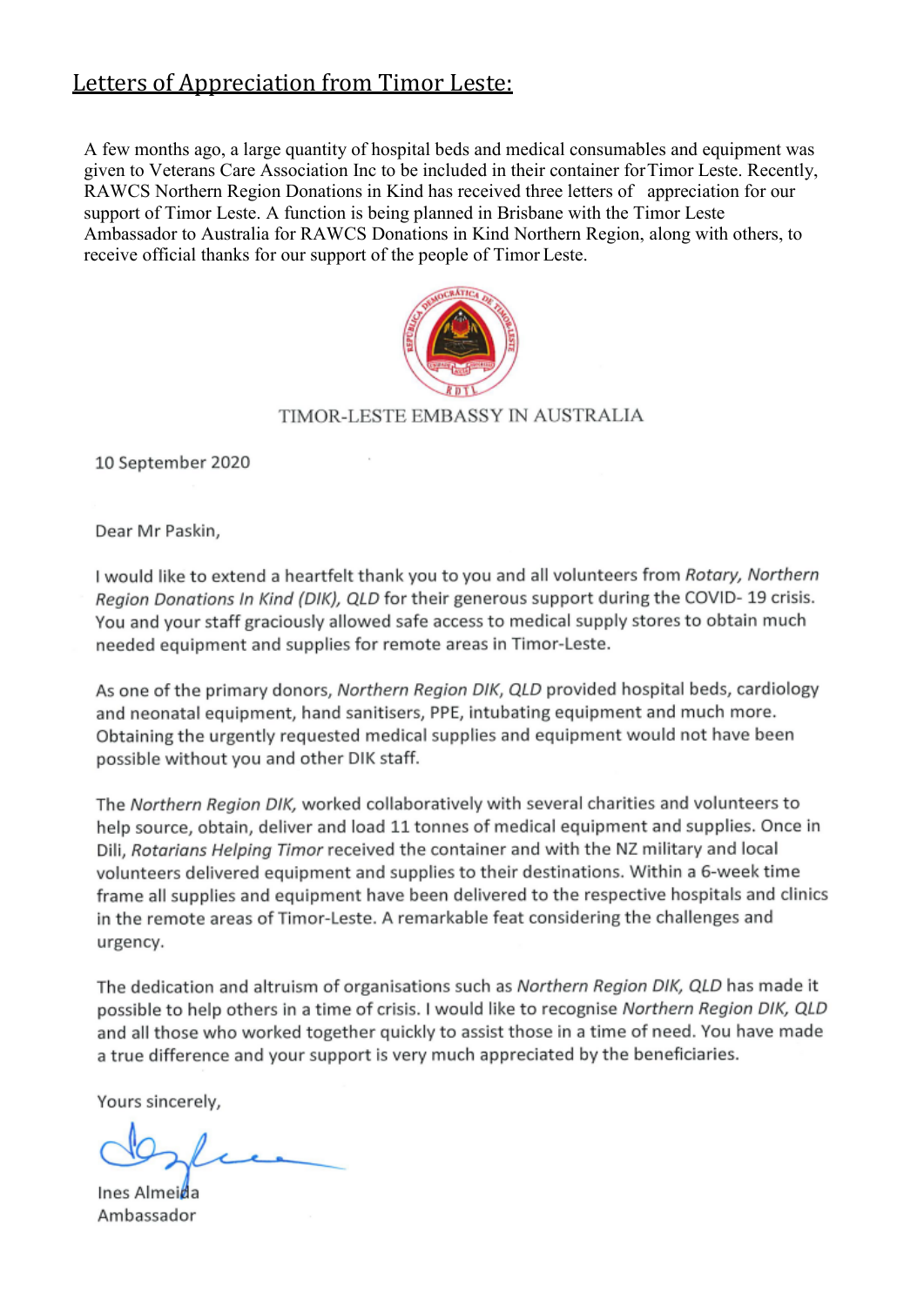## Donation of Medical Consumables and Equipment from Health Facilities:

RAWCS has executed a "Donation of Equipment Deed" on behalf of Northern Region Donations in Kind with the Children's Health Queensland Hospital and Health Services (CHQ). We are waiting on the first delivery of the donated Medical Consumables and Equipment. CHQ is covering the cost of the delivery of these donations to the store at Kingston.

Waiver and Release from Liability agreements for donated equipment have been entered into with the Princess Alexandria Hospital (PAH) and the Sunshine Coast UniversityPrivate Hospital. A large quantity of medical consumables and equipment has been received from PAH. A number of ECG machines and Dialysis Machines has been received from the hospital in the Sunshine Coast with more Dialysis Machines to be donated to RAWCS Northern Region Donations in Kind.

## New Premises for Donations in Kind Northern Region:

The Redland City Council has called for Expressions of Interest for development of a site at the end of MacArther Street, Alexandra Hills. This was an old poultry research station purchased by the Redland City Council from the Department of Primary Industries.

An Expression of Interest has been lodged by RAWCS Donations in Kind Northern Region and we are presently waiting on feedback from the Redlands City Council.

### Consignments to Date for 2020-21:

1 x 40' Container to Dili in Timor Leste – a project of the

Rotary Club of Burleigh Heads and Bren Milsom 1 x 20'

Container to Mogoulu in the Western Highlands of PNG

– shipped free of charge by Ok-Tedi

1 x 40' container of school furniture and books to the Rotary Club of Port Moresby

1 x 40' container of hospital beds and equipment tom Nadi Hospital in Fiji – a project of Ray Deen and the Rotary Club of Archerfield

1 x 40' container of hospital beds and equipment for the Rotary Club of Boroko to outfit a Covid Clinic in PNG

1 x 20' container of donations for the Catholic Diocese of Lae – a project of Albert Benfer and the Rotary Club of Cleveland.

A very conservative value of the contents of the above containers is \$480,000